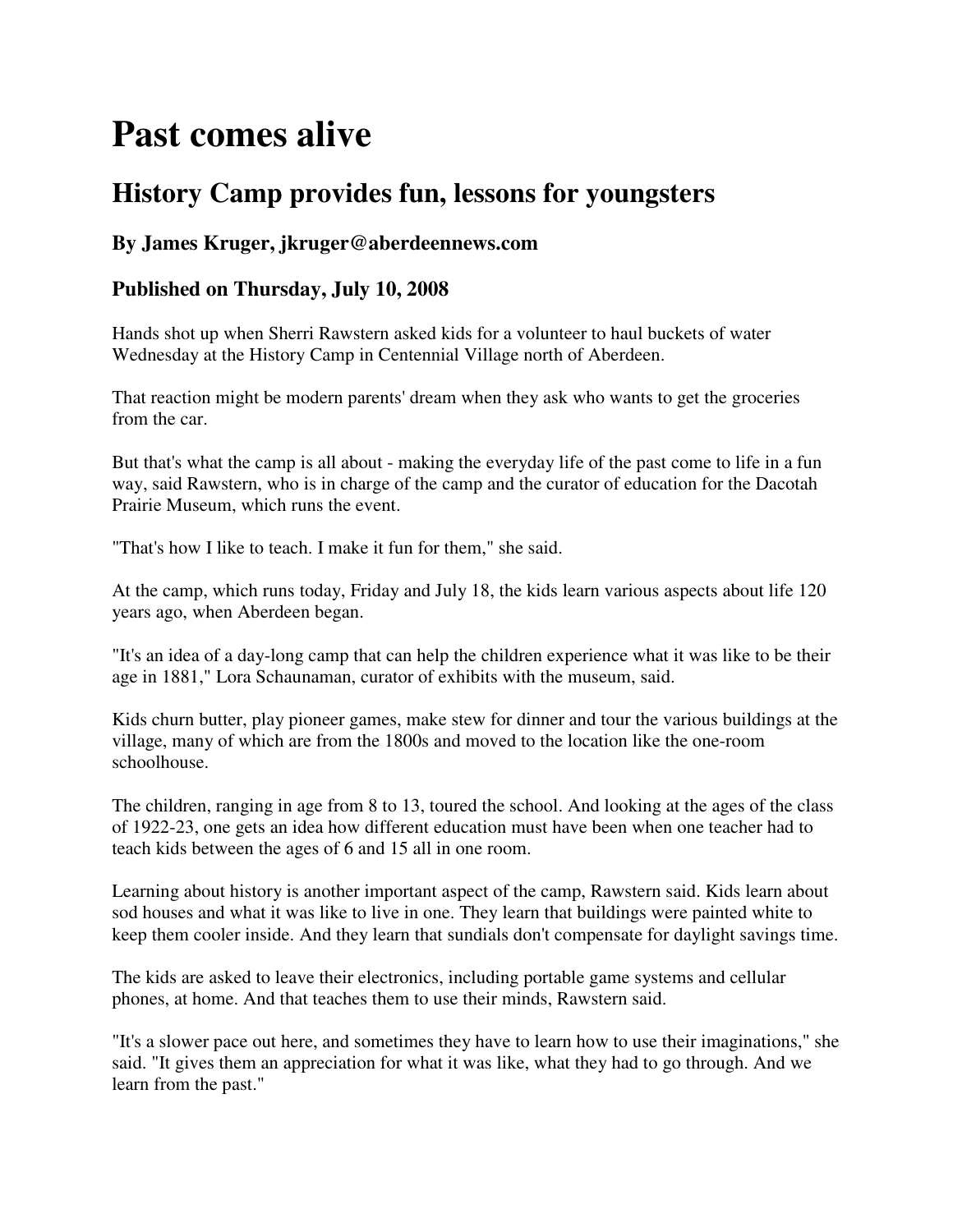Eight-year-old Daniel Sharp, of Bath, said he was learning a lot about history, but he said he wasn't sure if he would like to be a kid 120 years ago.

"Ask me that in a hundred years from now," he said.

Britney Senger, also 8, of Aberdeen, was a little bit more confident about living a century ago.

"I'd have fun," she said. "Once you keep getting older and older, though, you might want to take a break and go back where you began and then go back."

There are still openings on Friday and July 18 for children between the age of 8 and 13 to sign up for History Camp, which costs \$15. For more information contact the Dacotah Prairie Museum at 605-626-7117.

There are still openings on Friday and July 18 for children between the age of 8 and 13 to sign up for History Camp, which costs \$15. For more information contact the Dacotah Prairie Museum at 605-626-7117.



History Campers Megan Rush, left, Claire Vetter, Mara Samson and Britney Senger look over the items on the table in a one room sod house at Centennial Village Wednesday. The camp gives children a glimpse into the past with a tour of the vintage buildings on the Brown County Fairgrounds.